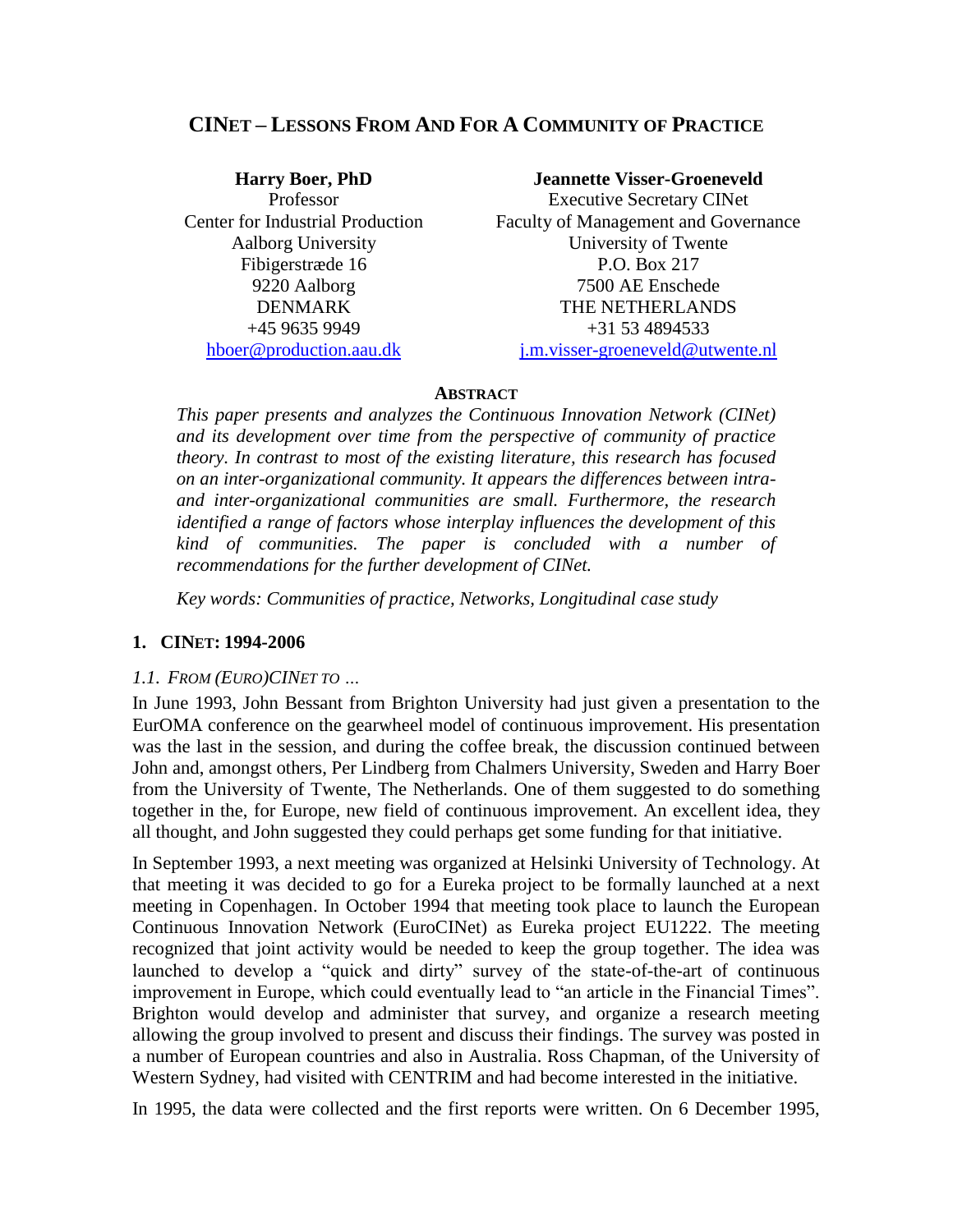the meeting took place near Gatwick Airport, with 28 present from 10 countries. A selection of the papers presented was invited for a special issue of the International Journal of Technology Management (IJTM). The first EuroCINet publication was a fact.

The general feeling at the meeting was: we want to continue this. It was decided to organize a second event, hopefully bigger and attracting people not so far involved, to take place at the University of Twente in September 1998. Called the 2<sup>nd</sup> EuroCINet conference (thus recognizing the Brighton meeting as the  $1<sup>st</sup>$  EuroCINet conference), that meeting attracted 100 participants from 28 countries, and featured the first PhD Workshop with around 10 participants. Masaaki Imai, the Kaizen guru, addressed the conference. A selection of the papers was published in Integrated Manufacturing Systems (IMS) and IJTM.

Between the Brighton and Twente conferences, the network met six times. After the Twente conference, the group decided to continue meeting and organize a 3<sup>rd</sup> conference. Aalborg University, Denmark, hosted that conference, in September 2000. Robert E. Cole, Berkeley, USA was the keynote speaker. Representing 14 countries, 104 delegates attended. The PhD Workshop was repeated, with great success.

### *1.2. … CINET*

In the meantime, discussions within the network led to a couple of conclusions and actions.

First, continuous improvement is not a specifically European activity or area of interest. From the beginning, there was strong interest from Australia, but other countries were also represented at the meetings and, especially, the conferences.

Second, the "name of the game" was changing. By the end of the 1990s, various articles had been published (e.g. Brown and Eisenhardt 1997, Weick and Quinn 1999), which suggested continuous *innovation* as the next hot topic. Particularly the work of March (1991) on exploitation (including improvement) and exploration (including innovation) and the increasing need for many companies to combine these two capabilities effectively, however difficult that may be, was quite influential in that respect. Also, quite a few researchers within the network appeared to be re-directing their focus, with topics such as innovation and learning playing an increasingly important role. Corso's paper on *continuous* product innovation, presented at a product development conference and published later as Corso (2002) is just one example. So, around the Aalborg conference, it was decided to change the name of the network into Continuous Innovation Network, CINet. The theme of the conference, "CI 2000: From Improvement to Innovation" reflected that transition, and so did Cole's key note "From continuous improvement to continuous innovation" (later published as Cole 2001). The conference resulted in a journal special of IJTM. The editorial to that special was entitled "From continuous improvement to continuous innovation: A (retro)(per)spective" (Boer and Gertsen 2003). Another conference special was published in IMS.

Third, the network decided to establish a board of five members (four Europeans, one Australian) to take care of the governance and support the further development of CINet.

Fourth, so far the network had been administered in Brighton. The University of Twente was prepared to take over the administration of the network. This came into effect just after the Aalborg conference. In 2001 the CINet website was launched and gradually developed since [\(http://www.continuous-innovation.net/\)](http://www.continuous-innovation.net/). A document issued by the board in 2001,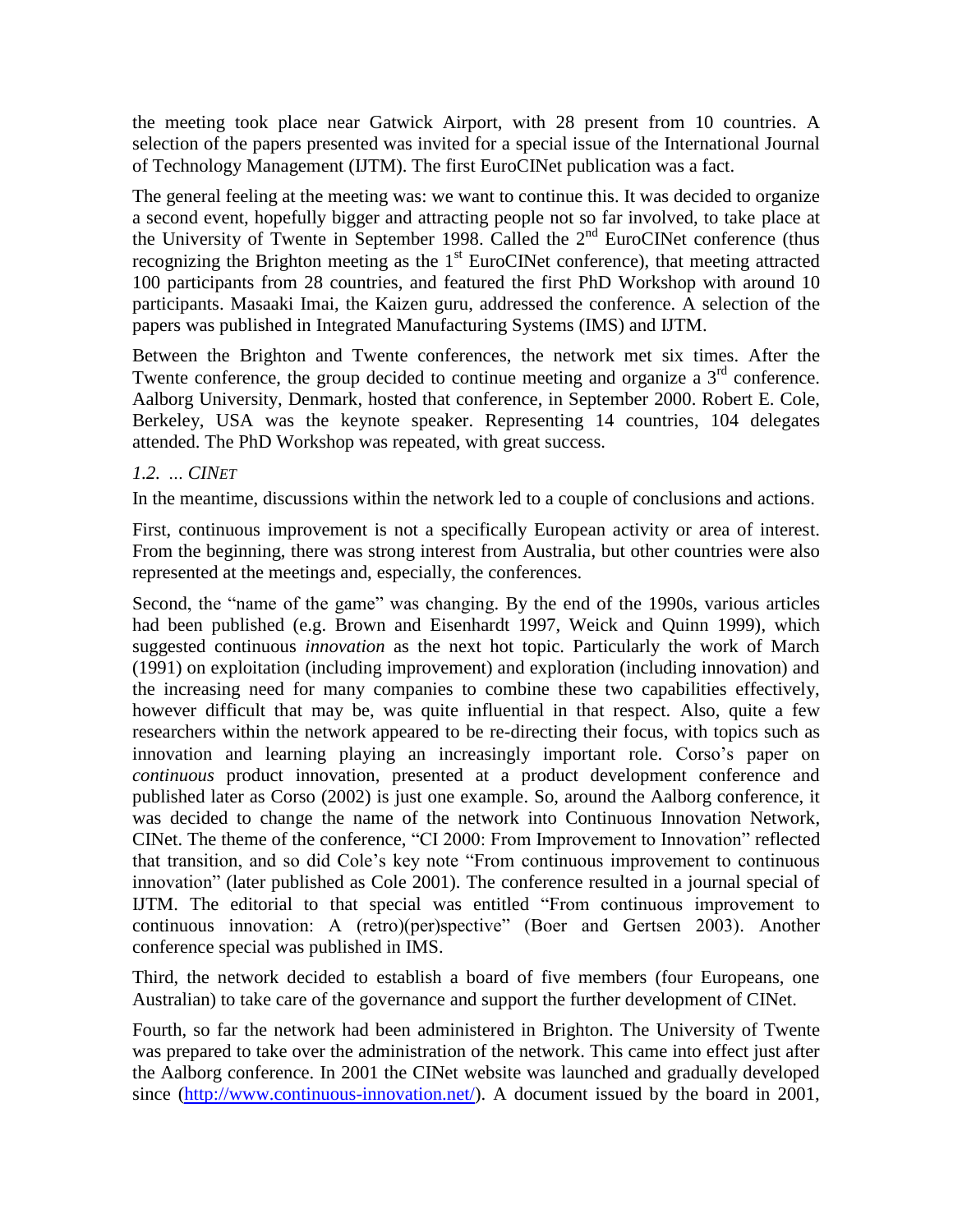but based on discussions going back to 1999, described the transition "From EuroCINet to CINet: An incremental yet radical change" and addressed issues like the CINet vision, mission, research products and process, organization and management, and PhD Network.

Finally, until 2002, membership had been free. In January 2003, the members were asked to pay an annual fee of  $\epsilon$  75 (full members -  $\epsilon$  35 for PhD students), in order to cover some of the cost made by the network, especially the secretariat. By May of that year, CINet had 60 paying members, a number which increased to 121 by the end of 2006.

The 4<sup>th</sup> CINet conference was held in Helsinki, in September 2002, with 102 participants from 15 countries. Special issues were produced in IMS, Knowledge and Process Management (KPM), and Production Planning and Control. In 2004, the conference went "down under", to Sydney. That  $5<sup>th</sup>$  conference attracted 104 participants from 18 countries and resulted in special issues in IJTM and KPM. Just before the conference it was decided to start organizing the conference annually, so that the next event, "back home" in Brighton, already took place in 2005. Not unexpectedly, the numbers dropped a bit, to 74 participants from 12 countries. The conference resulted in special issues of IJTM and CIM. In 2006, it was Italy's turn. Lucca attracted 77 delegates from 15 countries. Two journal specials published by IJTM and CIM will be the result. At the AGM of that year, the proposal to increase the number of board members to seven was accepted. All these conferences featured the usual PhD Workshop.

In May 2003, the first one-week PhD Seminar was held in Brussels, organized together with the European Institute of Advanced Studies in Management (EIASM). Thirteen students took part. The year after, the seminar attracted fewer students than economically feasible for EIASM. Yet, CINet decided to continue this event, and the  $2<sup>nd</sup>$  seminar took place in Aalborg, with 10 students taking part. The 2005 seminar had to be cancelled – not enough participants. The year after, interest picked up again – in Aalborg, 17 students met and worked together for a week in March 2006.

## 1.3. RESEARCH – THE CORE ACTIVITY

In addition to meetings, conferences and workshops, collaborative research was what kept the development of CINet going. In addition to a range of local studies and events, various network-level projects were undertaken, in particular:

- $\bullet$  1<sup>st</sup> EuroCINet survey (data collected 1995-1996).
- Ericsson project (Continuous improvement in new product development) (1996-1997).
- CIMA (*C*ontinuous *I*mprovement and global Innovation *Ma*nagement ESPRIT 26056) (1997-1999).
- $\bullet$   $2<sup>nd</sup>$  CINet survey (data collected 2003-2004).
- CO-IMPROVE (Collaborative improvement tool for the extended enterprise GRD1- 2000-25827) (2000-2003).

These projects resulted in a wealth of papers and articles, many co-authored, and a joint book (Boer *et al*. 2000).

## **2. RESEARCH QUESTIONS**

Most literature focuses on intra-organizational communities. Inter-organizational communities are not excluded, but have not been studied widely (Huang *et al*. 2002, Van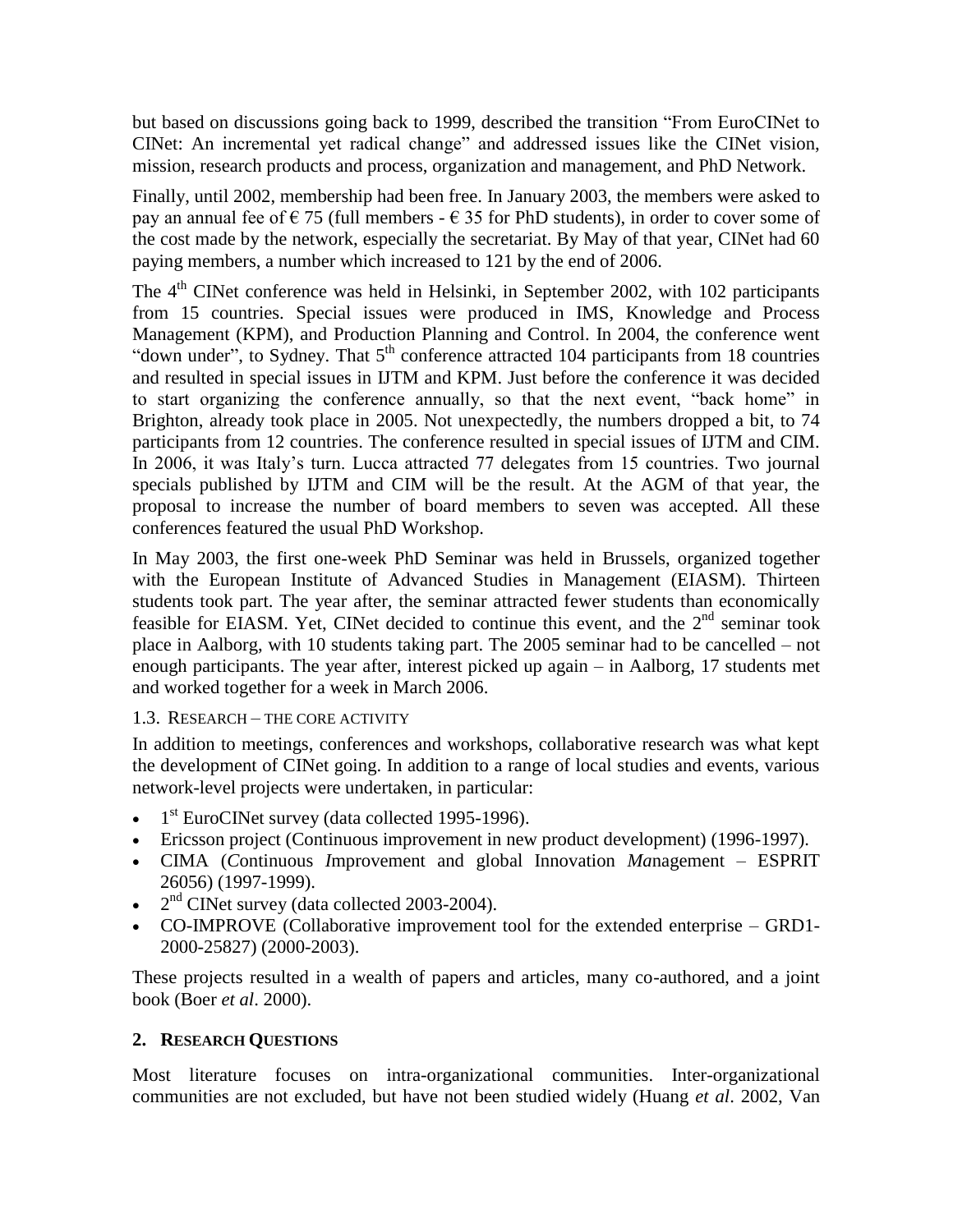|                                  | 1994           | 1995   | 1996           | 1997                     | 1998                     | 1999   | 2000 | 2001                     | 2002           | 2003 | 2004           | 2005 | 2006 |
|----------------------------------|----------------|--------|----------------|--------------------------|--------------------------|--------|------|--------------------------|----------------|------|----------------|------|------|
| Membership                       | N.A.           | 28     | N.A.           | N.A.                     | N.A.                     | N.A.   | N.A. | N.A.                     | N.A.           | 75   | 92             | 117  | 121  |
| • Female                         | N.A.           | N.A.   | N.A.           | N.A.                     | N.A.                     | N.A.   | N.A. | N.A.                     | N.A.           | 19%  | 23%            | 28%  | 29%  |
| • Male                           | N.A.           | N.A    | N.A.           | N.A.                     | N.A.                     | N.A.   | N.A. | N.A.                     | N.A.           | 81%  | 77%            | 72%  | 71%  |
| • PhD Students (%)               | N.A.           | N.A.   | N.A.           | N.A.                     | N.A.                     | N.A.   | N.A. | N.A.                     | N.A.           | 23%  | 30%            | 34%  | 39%  |
| • Full members (%)               | N.A.           | N.A.   | N.A.           | N.A.                     | N.A.                     | N.A.   | N.A. | N.A.                     | N.A.           | 77%  | 70%            | 66%  | 61%  |
| • Total number of countries      | N.A            | 8      | N.A.           | N.A.                     | N.A.                     | N.A.   | N.A. | N.A.                     | N.A.           | 19   | 22             | 20   | 22   |
| • European countries             | N.A.           | 100%   | N.A.           | N.A.                     | N.A.                     | N.A.   | N.A. | N.A.                     | N.A.           | 74%  | 68%            | 70%  | 68%  |
| Board members                    | $\sim$         | $\sim$ | $\sim$         | $\blacksquare$           | $\blacksquare$           | $\sim$ | 5    | 5                        | $\overline{5}$ | 5    | 5              | 5/7  | 8    |
| Meetings                         |                |        |                |                          |                          |        |      |                          |                |      |                |      |      |
| • Network meetings               | 1              | 5      | 3              | 3                        | 3                        | N.A.   | N.A. | $\overline{\phantom{a}}$ |                |      |                |      |      |
| • Board meetings                 |                |        |                |                          | $\sim$                   |        |      | 4                        | 3              | 2    | $\overline{2}$ | 4    |      |
| $\bullet$ AGM                    |                |        |                | $\overline{\phantom{a}}$ |                          |        |      |                          |                |      |                | 1    |      |
| • Conferences                    |                | 1      |                | $\overline{\phantom{a}}$ | 1                        |        |      |                          |                |      |                | 1    |      |
| o Participants                   |                | 28     |                | $\overline{\phantom{a}}$ | 100                      |        | 104  |                          | 102            |      | 104            | 74   | 77   |
| o Papers                         |                | 10     |                | $\overline{\phantom{a}}$ | 39                       |        | 37   |                          | 57             |      | 85             | 52   | 63   |
| o Countries                      |                | 8      |                |                          | 14                       |        | 12   |                          | 15             |      | 18             | 12   | 15   |
| • PhD Workshops                  |                |        |                |                          |                          |        |      |                          |                |      |                | 1    |      |
| • PhD Seminars                   |                |        |                | $\overline{\phantom{a}}$ | $\overline{\phantom{a}}$ |        |      | $\overline{\phantom{a}}$ | $\blacksquare$ |      |                |      |      |
| • Research Seminars              |                |        |                |                          |                          |        |      |                          |                |      |                |      |      |
| • Supervisor Workshops           | $\blacksquare$ |        |                | $\overline{\phantom{a}}$ | $\overline{\phantom{a}}$ |        |      |                          | $\blacksquare$ |      |                |      |      |
| Research projects                |                |        |                |                          |                          |        |      |                          |                |      |                |      |      |
| $\bullet$ 1 <sup>st</sup> Survey |                |        | 9              |                          |                          |        |      |                          |                |      |                |      |      |
| • Ericsson                       |                |        | $\overline{7}$ |                          |                          |        |      |                          |                |      |                |      |      |
| $\bullet$ CIMA                   |                |        |                |                          | $\overline{7}$           |        |      |                          |                |      |                |      |      |
| • CO-IMPROVE                     |                |        |                |                          |                          |        |      |                          | 5              |      |                |      |      |
| $\bullet$ 2 <sup>nd</sup> Survey |                |        |                |                          |                          |        |      |                          |                | 10   |                |      |      |

**Table 1 Key figures indicating the development of CINet in the period 1994-2006**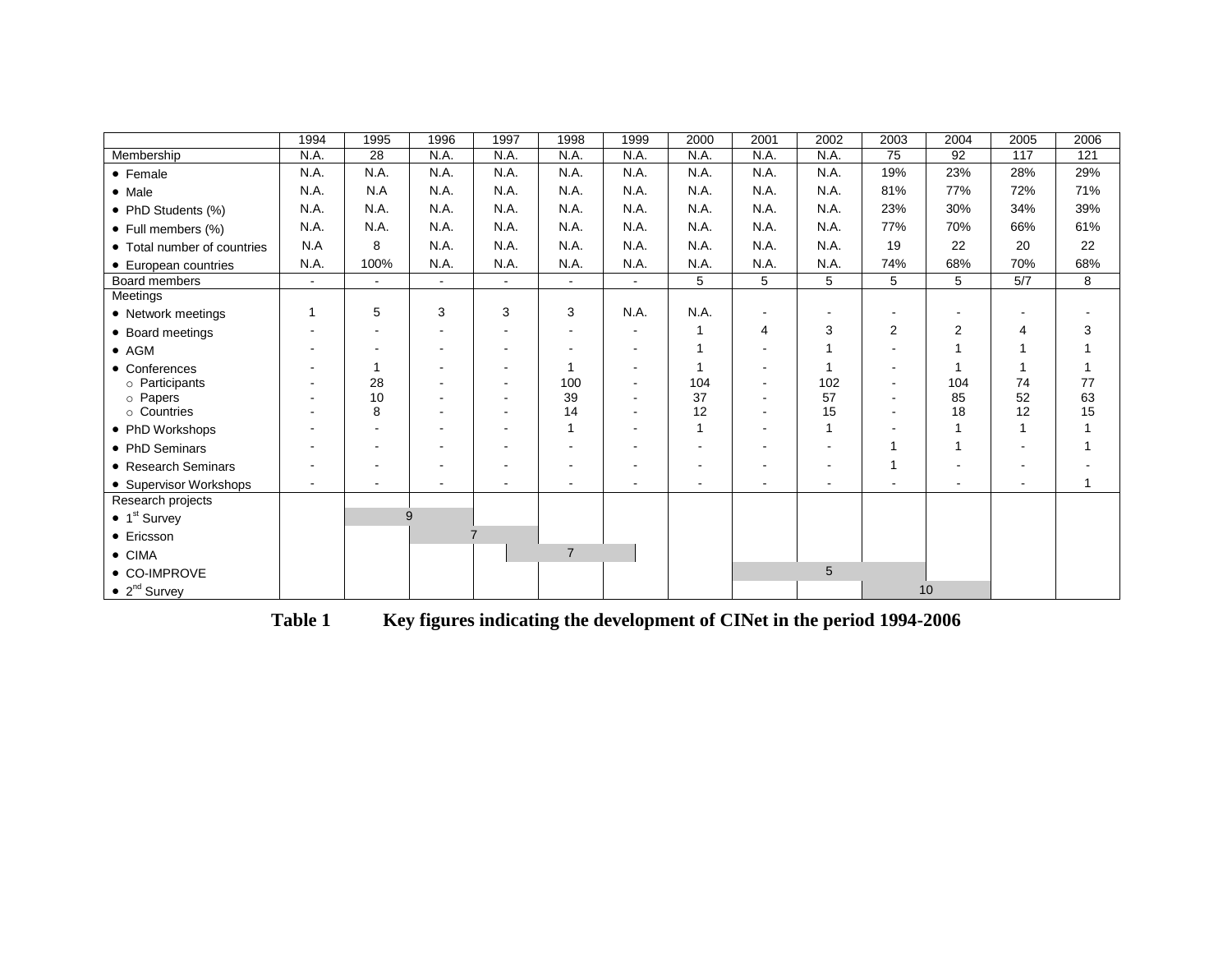Winkelen 2003, Moingeon *et al*. 2006). We take our starting point in theory on intraorganizational communities but aim at developing an answer to the question:

## *What can an analysis of the history of CINet contribute to the current knowledge on*  inter-organizational *communities of practice?*

We will approach this question from a couple of angles. First, "[c]ommunities of practice are groups of people who share a concern, a set of problems, or a passion about a topic, and who deepen their knowledge and expertise in this area by interacting on an ongoing basis" (Wenger *et al*. 2002). "A community … is different from a *network* in the sense that it is "about" something; it is not just a set of relationships. It has an identity …, and thus shapes the identities of its members. [It] exists because it produces a shared practice as members engage in a collective process of learning" (Wenger 1998). Furthermore, membership of, or belonging to, a community may vary from being in the core group to having a peripheral position. These considerations raise the following sub-questions:

- Who are the people involved in CINet?
- What is their concern, problem, passion? And what is the identity of the CINet?
- Do/did the members produce a shared practice? How do they interact and deepen their knowledge and expertise in the area? Are they engaged in a collective learning process?
- What is the structure of the CINet in terms of belonging?

Then, various models have been published to describe the development of communities of practice. Wenger (1998) distinguishes the stages depicted and explained in Figure 1. Wenger *et al*. (2002) present a slightly more managerial-oriented five stage model. This raises the sub-question:

What development process did CINet go through? How was that process "governed"?

Finally, this paper is based on the premise that CINet actually is a community of practice. However …

• ... *is* the CINet (still) a community of practice?

# **3. ANALYSIS**

## *3.1. WHO ARE THE PEOPLE INVOLVED IN CINET?*

The network has grown steadily, from 28 in 1996 to 121 by the end of 2006, a growth rate of nearly 16% per year. The membership came from 22 countries, including 7 outside European. More than 70% of the members were male; 39% PhD students; 61% seniors. Most members were working in academia. Less than 10 members worked in industry or were consultants.

## *3.2. WHAT IS THEIR CONCERN, PROBLEM, PASSION? AND WHAT IS THE IDENTITY OF THE CINET?*

The CINet members share an interest in continuous innovation. However, this is a broad area which is developing continuously. Topics studied by the membership include continuous improvement, learning, knowledge management, innovation, and a variety of perspective including (the development of) tools and techniques, processual studies, and design/configurational aspects of innovation (Boer and Gertsen 2003). The passion they share, though, is continuous innovation.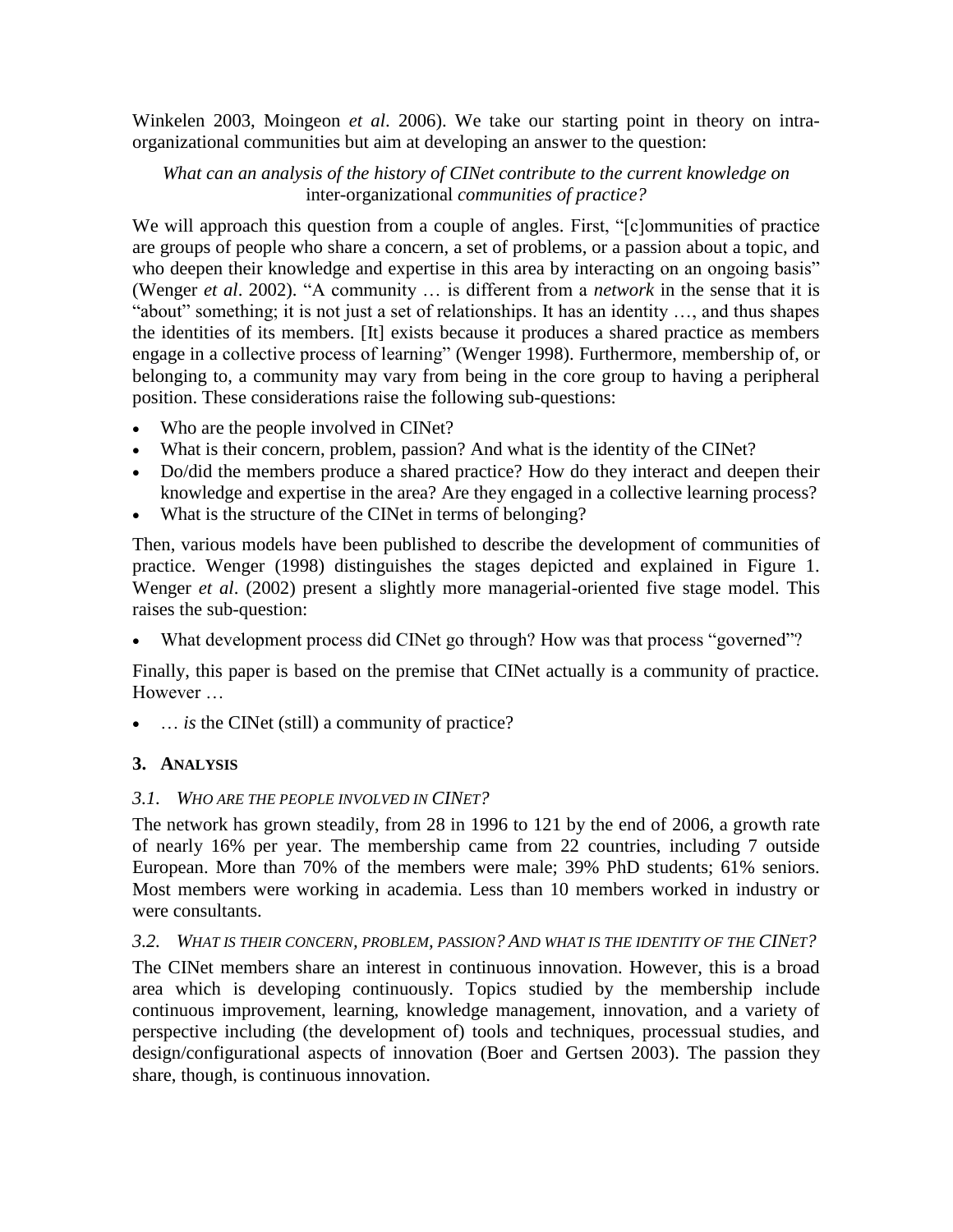#### **Stages of Development**



### **Figure 1 Stages of development of communities of practice (Wenger 1998)**

|                                                   |                                | 1 <sup>st</sup> Survey | Ericsson<br>project | <b>CIMA</b> | CO-<br><b>IMPROVE</b> | $2^{nd}$ Survey |
|---------------------------------------------------|--------------------------------|------------------------|---------------------|-------------|-----------------------|-----------------|
| Aalborg University                                | Aalborg<br>Denmark             | $\sqrt{}$              | $\sqrt{ }$          |             | $\sqrt{}$             | V               |
| <b>Brighton University</b>                        | <b>Brighton</b><br><b>UK</b>   | $\sqrt{ }$             | $\sqrt{}$           | $\sqrt{}$   |                       | V               |
| <b>Trinity College Dublin</b>                     | <b>Dublin</b><br>Ireland       |                        | √                   |             | V                     | V               |
| University of Twente                              | Enschede<br><b>Netherlands</b> | $\sqrt{}$              | $\sqrt{ }$          | V           | $\sqrt{}$             | V               |
| Chalmers University of<br>Technology              | Gothenburg<br>Sweden           | $\sqrt{ }$             | $\sqrt{}$           | √           |                       | V               |
| Helsinki University of<br>Technology              | Helsinki<br>Finland            | $\sqrt{ }$             | $\sqrt{ }$          |             |                       |                 |
| <b>Monash University</b>                          | Melbourne<br>Australia         | $\sqrt{ }$             |                     |             |                       | $\sqrt{}$       |
| Politecnico di Milano                             | Milan<br>Italy                 |                        | $\sqrt{}$           | $\sqrt{}$   | $\sqrt{}$             | V               |
| University of Western<br>Sydney                   | Sydney<br>Australia            | $\sqrt{ }$             |                     | V           |                       | V               |
| Norwegian University of<br>Science and Technology | Trondheim<br>Norway            | $\sqrt{ }$             |                     |             |                       |                 |
| <b>City University</b>                            | Hong Kong                      |                        |                     |             |                       | $\sqrt{}$       |
| <b>Central Queensland</b><br>University           | Rockhampton<br>Australia       |                        |                     |             |                       | V               |
| <b>Stavanger University</b>                       | Stavanger<br>Norway            |                        |                     |             |                       | V               |
| <b>Technical University of</b><br>Valencia        | Valencia<br>Spain              |                        |                     |             |                       | V               |
| <b>ETH Zürich</b>                                 | Zürich<br>Switzerland          |                        |                     |             |                       | N               |

**Table 2 Participation in (Euro)CINet activities**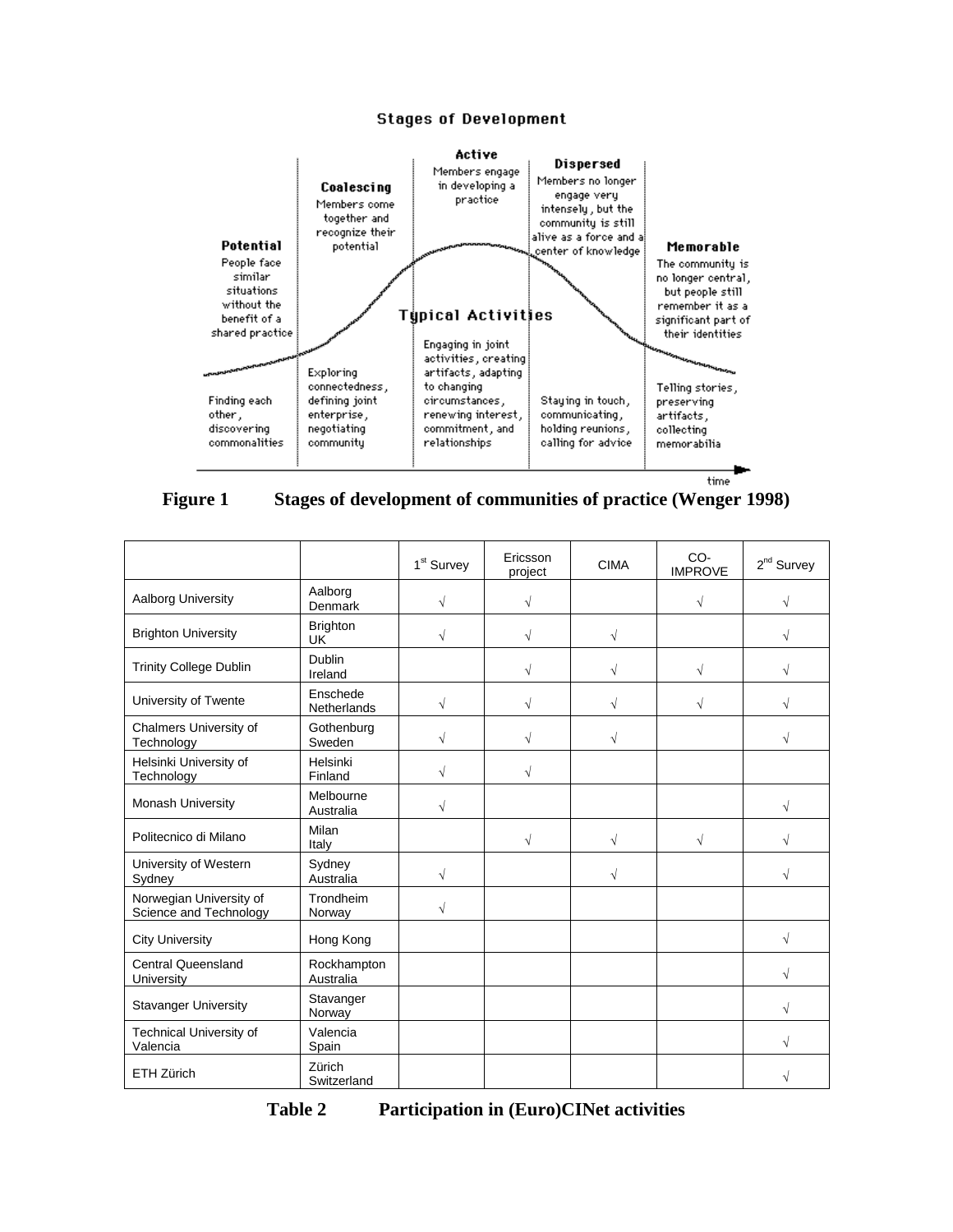### *3.3. DO THE MEMBERS PRODUCE A SHARED PRACTICE? HOW DO THEY INTERACT AND DEEPEN THEIR KNOWLEDGE AND EXPERTISE IN THE AREA? ARE THEY ENGAGED IN A COLLECTIVE LEARNING PROCESS?*

The members deepen their expertise in the area in different ways and different contexts. Most of them are active researchers, and present their work at the CINet conferences. Furthermore, they learn from each other through joint research (Table 2) and exchange activities (see Table 3). Many members are also active in other networks, notably the European Operations Management Association and the EIASM International Product Development Management Conference.

Many of the younger members of the network got engaged through the PhD Workshops, started in 1998, and/or the PhD Seminars, started in 2003 and aimed at teaching and discussing various methodologies and how they may contribute to theory development in the area of continuous innovation. A recent addition to the CINet portfolio of activities concerns the Supervisor Workshops, which also coincide with the annual conferences.

### *3.4. WHAT IS THE STRUCTURE OF THE CINET IN TERMS OF BELONGING?*

The core of the network has changed considerably over time. On the one hand this is a natural phenomenon – people come and people go. On the other hand, the change of governance in 2000 has had a clear influence. Various members active in the informal phase (1994-2000) continued attending the conference, but as they did not join the board while at the same time network meetings were dropped as a communication mechanism, they moved towards the periphery of CINet. Other, mostly younger, people moved in. The joint projects appeared to play an important role here. Many of the leading people involved in the 1<sup>st</sup> (Euro)CINet survey and, especially, CIMA moved into the centre of the network. Most members of the first board also played a core role in the CO-IMPROVE project. The 2<sup>nd</sup> survey had a positive influence, with new universities joining the consortium (see Table 2). Two staff of these universities joined the CINet board in 2005 and 2006, respectively.

### *3.5. WHAT DEVELOPMENT PROCESS DID CINET GO THROUGH? HOW WAS THAT PROCESS "GOVERNED"?*

A group of researchers meeting after a presentation at an Operations Management conference discovered they had a common interest and were actively interested to invest time in trying to set up something together. None of them had ever dreamt this would lead to the CINet as it is today. From its inception, (Euro)CINet has been a distributed and relatively heterogeneous network in terms of countries represented, male/female membership, distribution of age, function (ranging from PhD students to full professors; some practitioners – mostly consultants) and disciplinary background (although academics with an engineering and/or management degree have always dominated the membership).

In other respects, the first six EuroCINet years (1994-2000) differed significantly from the CINet period (2000-present). The network started spontaneously and functioned in that spirit for the first couple of years. This was also the most collaboration intensive period, especially as regards non-funded (EuroCINet itself, the survey, the Ericsson study) and funded (CIMA) research projects. The two–four network meetings held every year were informal and aimed at presenting these projects and identifying new ideas for collaboration. The network was small, but all members took active part in the meetings and the projects.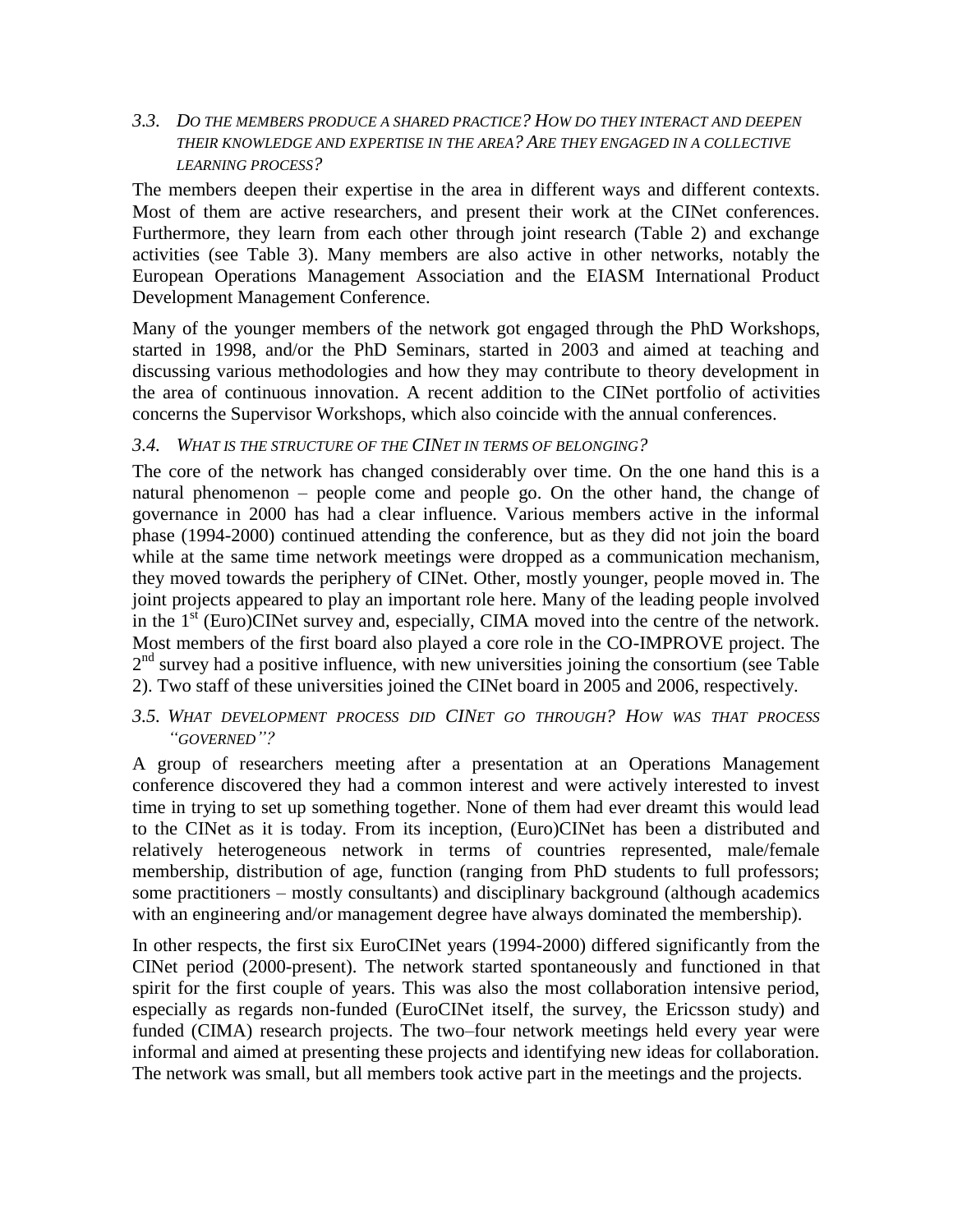| to<br>from                              | Aalborg University                      | Brighton University | Trinity College Dublin | University of Twente                       | Chalmers University of<br>Technology | Helsinki University of<br>Technology | Politecnico di Milano                | Central Queensland<br>University | University of Western<br>Sydney | Stavanger University  |
|-----------------------------------------|-----------------------------------------|---------------------|------------------------|--------------------------------------------|--------------------------------------|--------------------------------------|--------------------------------------|----------------------------------|---------------------------------|-----------------------|
| Aalborg<br>University                   |                                         |                     | PhD<br>student         |                                            | PhD<br>student                       | PhD<br>student                       | PhD<br>students<br>staff<br>teaching | PhD<br>student                   | PhD<br>student                  | visiting<br>professor |
| <b>Brighton</b><br>University           |                                         |                     |                        | junior<br>staff                            |                                      |                                      |                                      |                                  |                                 |                       |
| Trinity<br>College<br>Dublin            | visiting<br>professor                   |                     |                        | PhD<br>student:<br>staff<br>teaching       |                                      |                                      | PhD<br>student                       |                                  |                                 |                       |
| University of<br>Twente                 | visiting<br>professor<br>PhD<br>student |                     | PhD<br>student         |                                            |                                      |                                      |                                      | <b>MSc</b><br>student            |                                 |                       |
| Chalmers<br>University of<br>Technology |                                         |                     |                        |                                            |                                      |                                      |                                      |                                  |                                 |                       |
| Helsinki<br>University of<br>Technology |                                         |                     |                        |                                            |                                      |                                      |                                      |                                  |                                 |                       |
| Politecnico di<br>Milano                | PhD<br>student;<br>staff<br>teaching    |                     |                        | joint PhD<br>student;<br>staff<br>teaching | <b>MSc</b><br>student                | <b>MSc</b><br>student                |                                      |                                  |                                 |                       |
| Central<br>Queensland<br>University     | senior<br>staff                         |                     |                        |                                            |                                      |                                      |                                      |                                  |                                 |                       |
| University of<br>Western<br>Sydney      | senior<br>staff                         |                     |                        |                                            |                                      |                                      |                                      |                                  |                                 |                       |
| Stavanger<br>University                 | PhD<br>student                          |                     |                        |                                            |                                      |                                      |                                      |                                  |                                 |                       |

**Table 3 Exchanges between the core universities.**

In 2000, some of these characteristics changed. While formality increased only slightly, perceived centralization increased significantly with the establishment of a board, and after a while the level of joint activity started to fall. The general network meetings were abandoned, while attempts to involve the membership in the activities of the CINet, by establishing teams for various activities (e.g. PhD Network and research development) failed. In contrast, the 2<sup>nd</sup> survey attracted more participants and also CO-IMPROVE involved quite a few members (and their organizations), all of which were in the core of the network, including most board members. Furthermore, the network grew considerably, from around 60 in 2000 to 121 at the end of 2006. In 2005 the conference went annual, but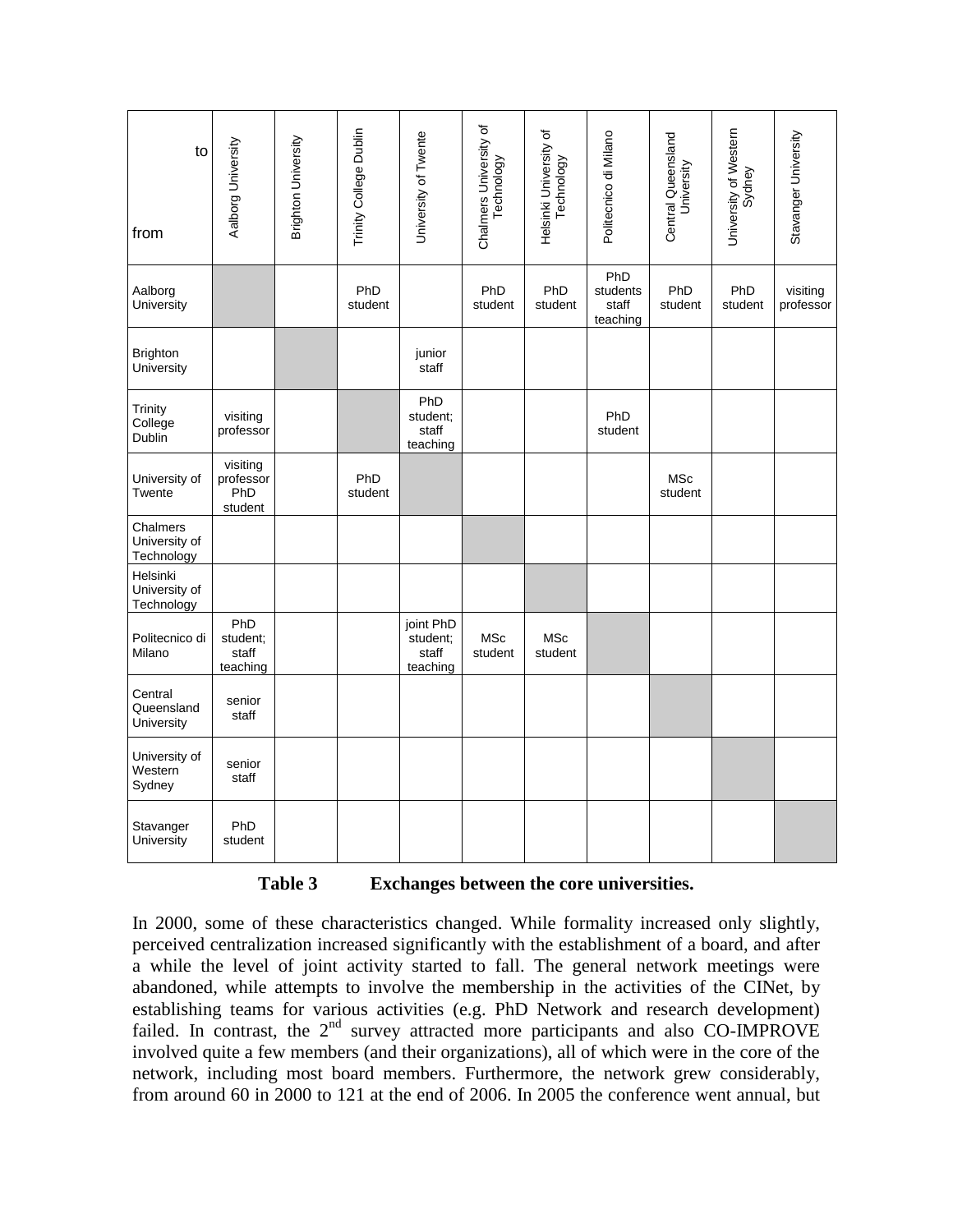continued attracting a good number of delegates. The PhD Workshops were an ongoing success. The PhD Seminar, first organized in 2003, was a mixed success. The Supervisor Workshop is the latest activity started.

## **4. INTERPRETATION**

How can we interpret these patterns, especially the differences between the pre-2000 and post-2000 periods? Consider the interplay between the following factors:

- Centralization (institutionalized governance).
- Funding, including paid membership.
- The focus (name and mission) of (Euro)CINet.
- Size/growth.
- Formalization and diversification.

### *4.1. EXPLANATORY FACTORS AND THEIR INTERPLAY*

Until 2000, the network had not had any form of **central governance**. Although the board, established in that year, tried to keep **formalization** as low as possible, tried to stimulate activity within the network, tried to involve members in board activities, the spirit of the network "by the members for the members" disappeared nearly overnight. **Growth** probably aggravated that effect. Consequently, the level of joint research activity started to drop as well. After completion of CO-IMPROVE, no joint research projects were initiated. In effect, the level of exchange activity (Table 3), which peaked around 2003 due to the intensive collaboration between various research groups involved in CINet (Table 2), has dropped lately. An attempt to develop CINet in an EU-funded Network of Excellence failed. The only, albeit non-funded, research activity still alive is the CINet Survey. In 2006, the preparations of the  $3<sup>rd</sup>$  release started – it is still unclear how much collaboration that will create.

The change of **focus** had a positive impact, and may actually be one of the main factors explaining the **growth** of the network. A Google search in June 2004 using the term "continuous innovation" scored 29,500 hits. In December 2006, that number had increased to 338.000, a growth of over 8% per month. This suggests continuous innovation is a hot topic and, thus logically attracting research interest. Was the decision to change the **focus** of the network a stroke of luck? No. One of the benefits of a community is that it enables the exchange of ideas and experiences. Corso's (2002) article and the works of scholars like March (1991), Brown and Eisenhardt (1997) and Weick and Quinn (1999) made a few core members realize that continuous innovation, not only of products, but of processes, organizational structures and systems as well, would be the new name of the competitive game. That, plus the recognition that the interests of various people within the network had gone beyond continuous improvement, made the step towards renaming the network and reformulating its mission an easy and logical one. **Growth**? The byproduct.

One of the usual by-effects of **growth** is further **formalization**, while also the **diversification** question is bound to pop up – what more can we do for our membership? The response to the **diversification** question involved the development of new events, in which the CINet secretariat played a key role. **Paid membership** made it possible to professionalize the secretariat significantly, which made it much easier to intensify existing, and initiate new, events. The conference and the PhD Workshop became annual in 2004;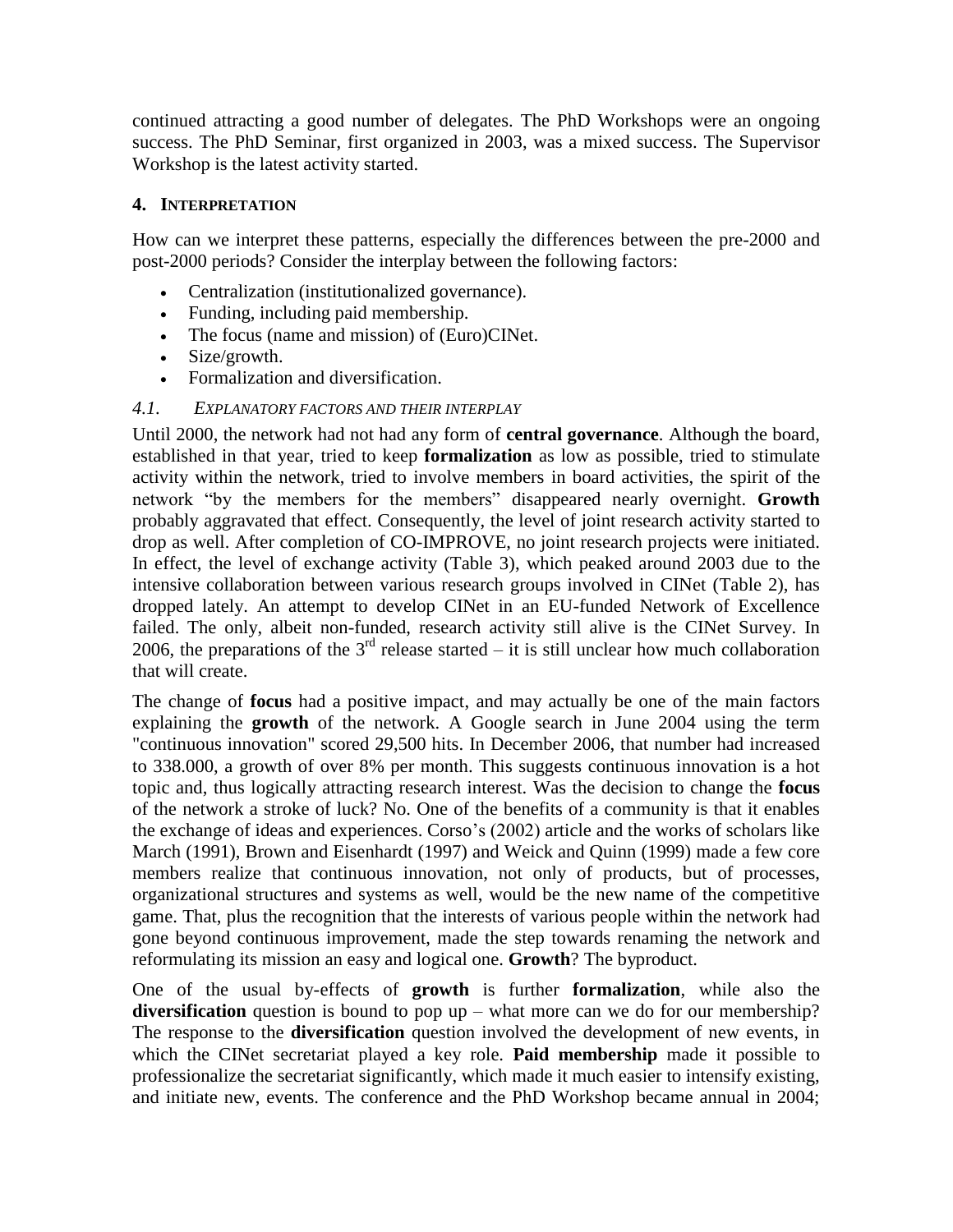the PhD Seminar was launched in 2003; the Supervisor Workshop in 2006.

As to **formalization**, little happened, really. The network was registered as a foundation in The Netherlands, which brings with it some formalities, and also implemented a procedure for board elections, and that is more or less it. The CINet website (still) says: "*The function of the CINet is to stimulate and facilitate interaction and collaboration … between the participants in the network and between the network and its external stakeholders. In organising and managing the network a … balance is sought between self-organisation and centralisation, … co-incidence and control, … flexibility and institutionalisation. Perhaps the strongest way to achieve such a balance is through a shared view of what the network is all about, i.e. its vision, mission and strategy. Furthermore a strong culture is the key to the success of the CINet. Formal positions and arrangements are kept to a minimum*" [\(http://www.continuous-innovation.net/ Who\\_are\\_we/Organisation.html\)](http://www.continuous-innovation.net/%20Who_are_we/Organisation.html). In other words, "we are and want be a community". However …

# *4.2. … IS THE CINET A COMMUNITY OF PRACTITIONERS?*

Yes and no or, rather, both. In this paper, the word "network" has been used frequently. Logically, as the entity studied is called Continuous Innovation *Network*. Wenger and Snyder (2000) compared communities of practice with, amongst others, informal networks – see Table  $4^1$ .

|                            | What's the purpose?                                                           | Who belongs?                          | What holds it<br>together?                                                  | How long does it<br>last?                                      |
|----------------------------|-------------------------------------------------------------------------------|---------------------------------------|-----------------------------------------------------------------------------|----------------------------------------------------------------|
| Community<br>of practice   | To develop<br>members'<br>capabilities; to build<br>and exchange<br>knowledge | Members who select<br>themselves      | Passion,<br>commitment, and<br>identification with<br>the group's expertise | As long as there is<br>interest in<br>maintaining the<br>group |
| <b>Informal</b><br>network | To collect and pass<br>on business<br>information                             | Friends and business<br>acquaintances | Mutual needs                                                                | As long as people<br>have reason to<br>connect                 |

## **Table 4 A comparison between communities of practice and informal networks (based on Wenger and Snyder, 2000).**

The differences between a community of practice and an informal network are rather vague and CINet has characteristics of both. This suggests CINet is a community of practice, indeed, as well as a network. However, how does that relate to the fact that CINet is a foundation, has paying members, and also has a governance structure (including a board and an election procedure)? This brings us to the issue of community management. As Wenger and Snyder (2000) note, "… communities … are fundamentally informal and selforganizing". However, according to these authors, they will benefit from a (suitable) infrastructure and measurement and communication of their value. And this is exactly what CINet has tried to put in place after the year 2000. The principle is: there is a community, which has developed according to the book. The question was, using Wenger and Snyder's (2000) metaphor, how can we grow the seeds sown, and develop a beautiful continuous

 $\overline{a}$ <sup>1</sup> CINet is not a formal workgroup or a project team, the other two forms mentioned by Wenger and Snyder (2000).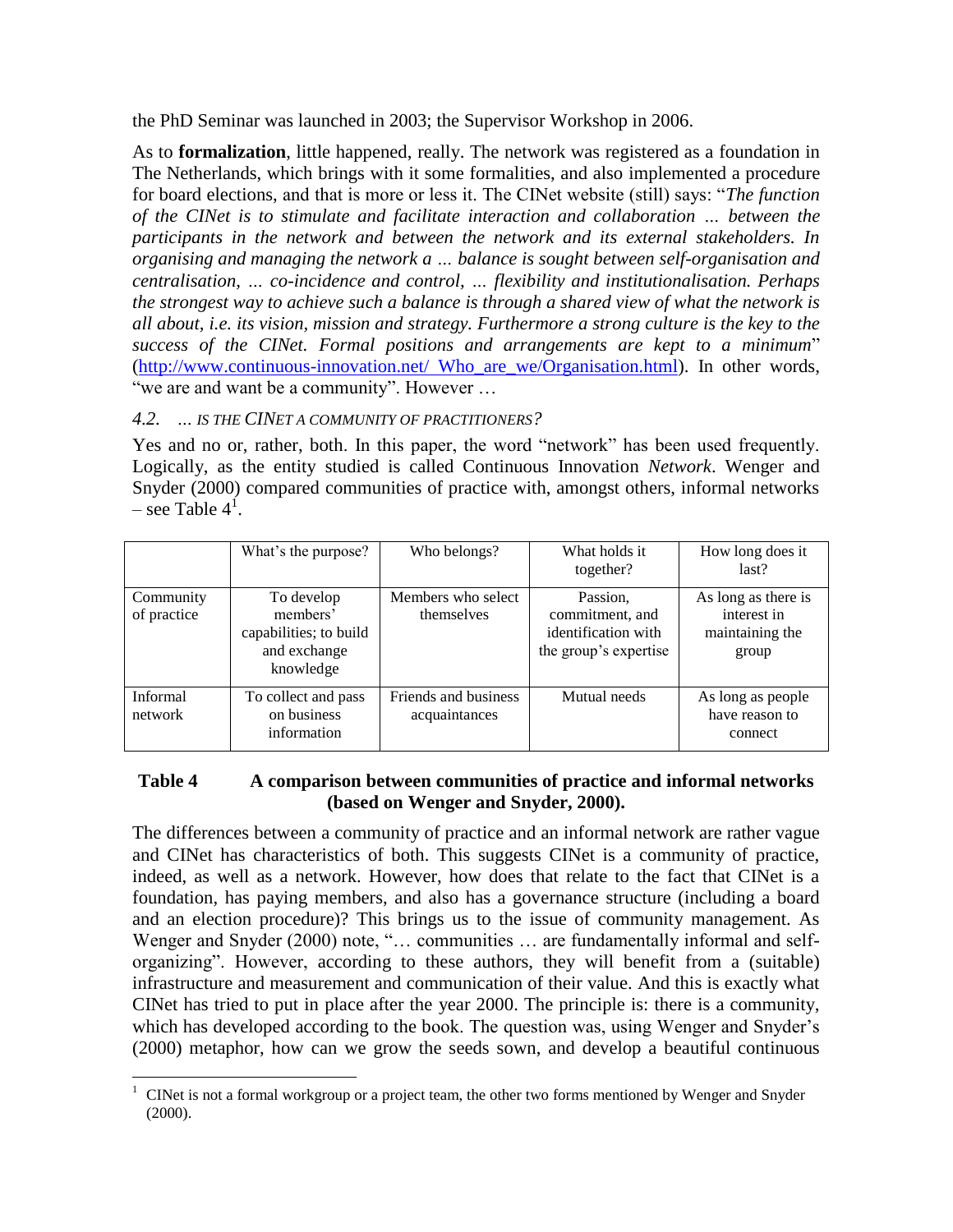innovation garden? The answer: implement a board, establish a secretariat, develop a website, intensify the activities, start a PhD network, stimulate staff and student exchange, and keep the bureaucracy minimal. Rather, try and maintain a culture in which people feel at home. Some of these purposes were achieved, others struggled:

- The board and the secretariat were established and have undertaken many activities.
- The website was posted and developed ever further in the course of time.
- The bureaucracy was kept minimal: a foundation, needed for legal reasons, was established under Dutch law with minimal statutes, and a governance document was developed regulating the election of board members.
- A PhD network was established but hardly developed any activity.
- The level of staff and students exchange grew, peaked and is somewhat stabilizing now.
- Existing activities were continued (survey, PhD Workshops), or intensified (the conference became annual in 2005) and new activities were developed (PhD Seminars, Supervisor Workshops).
- The volume of research within the CINet also increased considerably with the growth of the network. However, with the completion of CO-IMPROVE, the number of joint research projects dropped to zero. The  $3<sup>rd</sup>$  survey may trigger new collaboration.

# **5. CONCLUSION**

## *5.1. LESSONS FOR COMMUNITY OF PRACTICE THEORY*

This paper presents a case of an inter-organizational community of practitioners researching and teaching continuous innovation. The analysis of that network suggests inter-organizational communities have all the characteristics of intra-organizational communities. One major and logical difference is that the community governance cannot be drawn from within an organization. In the case of CINet, the people assuming this task come from within the community.

A community may actually consist of sub-communities. In the case of CINet, the core consists of the board, members involved in the joint activities, and event organizers. Most other members "only" have their local activities, send students and young members of staff to the PhD and supervisor workshops, and attend the conferences, but do not take part in other, or initiate new, community activities.

The following factors and their interplay seem to affect the development of this kind of communities:

- **Centralization** knowing there is a board which will take care of the network has a negative effect on self-organization and "bottom-up" activity within the community; a central support organization has a positive effect on internal and external communication, event organization and **diversification**.
- **Funding** enables the community to improve existing and develop new activities.
- **Focus** keeps the community together, may attract new members and, thus, lead to **growth**.
- **Size** provides critical mass, a "market" for activities (events, exchange, joint projects) and income if combined with **paid membership**, but also reduces self-organization.
- **Formalization** facilitates the governance of the community but does not kill its informal character if kept to a minimum.